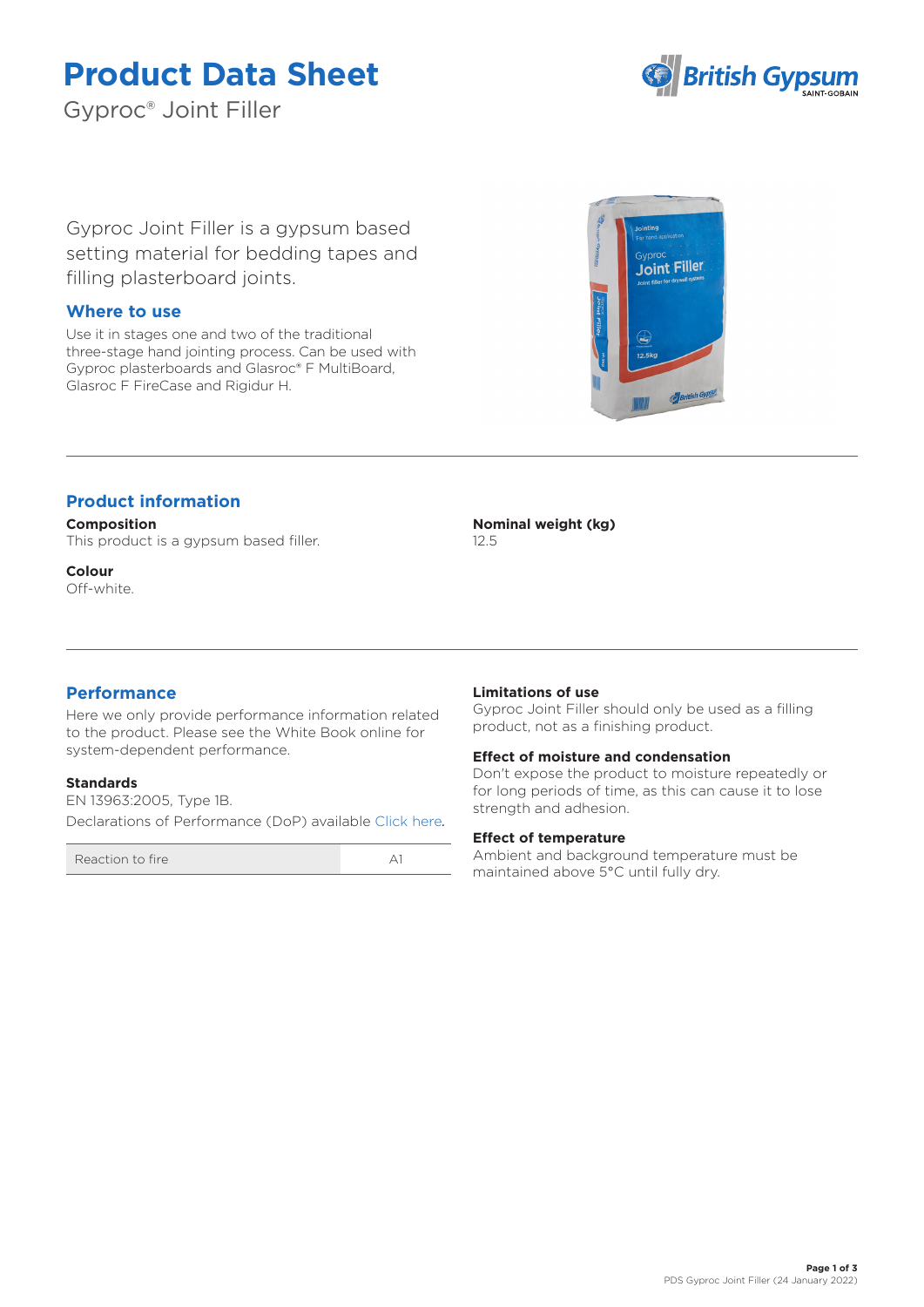# **Product Data Sheet**

Gyproc® Joint Filler



## **Application**

#### **Background preparation: plasterboards**

Backgrounds should be reasonably dry, clean and dust-free.

#### **Mixing up**

Add Gyproc Joint Filler gradually to clean water in a clean mixing vessel, stirring continuously until a smooth creamy consistency is achieved. Excessive mechanical mixing should be avoided and only low-speed mixers used.

#### **Applying to different substrates**

Apply Gyproc Joint Filler to the joint to embed the tape and immediately overcoat to fully fill the tapered board edges and just feather out onto the board surface. Allow to set for a minimum of 140 minutes before applying the next coat.

## **Painting and wallpapering**

#### **Painting**

Apply Gyproc Drywall Primer as soon as practicable after sanding, in preparation for painting.

#### **Wallpapering**

Apply Gyproc Drywall Sealer as soon as practicable after sanding, in preparation for applying wallcoverings.

#### **Tiling**

Not suitable as a background for direct application of tiles.

#### **Snagging and minor repairs**

Minor scratches and dents can be repaired by filling with a new application of this jointing material before redecoration.

| Working time: maximum                        | 60 minutes  |
|----------------------------------------------|-------------|
| Set time: minimum                            | 80 minutes  |
| Minimum recommended time<br>before recoating | 140 minutes |
| Water requirements per bag (litres)          | հ 75        |